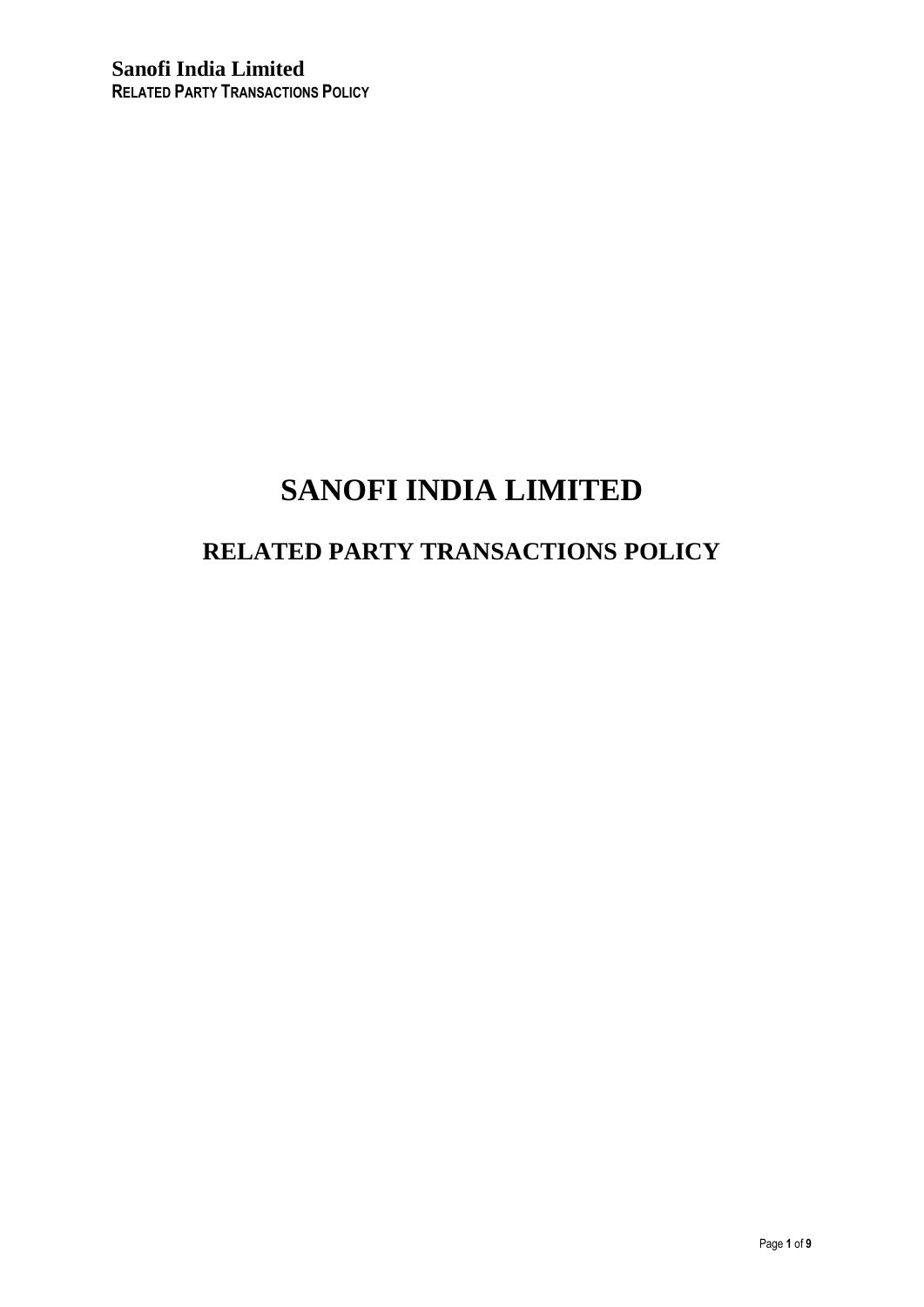## **1 INTRODUCTION**

The Companies Act, 2013 (2013 Act) read with the Companies (Meetings of Board and its Powers) Rules, 2014 (Rules) introduced relevant provisions relating to related party transactions and defined the term related parties, material related party transactions, relatives and key management personnel. The Act and the Rules have also laid down the financial limits and the approval process for such transactions.

Also, the SEBI (Listing Obligations and Disclosure Requirements) Regulations, 2015 (LODR) with the objectives of, aligning with the provisions of the 2013 Act, adopting best practices on corporate governance and making the corporate governance framework more effective. This revision, amongst others, requires every company to formulate a Related Party Policy.

The purpose of such Policy is to ensure an effective system of checks and balances and a disclosure process to encourage transparency, adoption of best governance practices and that all Related Party Transactions are in the best interests of all the members.

The Board of Directors (the "Board") of Sanofi India Limited (the "Company" or "SIL"), has adopted the following policy ("Policy") and procedures with regard to Related Party Transactions as defined below. The Audit Committee will review and may amend this policy from time to time. This policy will be applicable to the Company. This policy is to regulate transactions between the Company and its Related Parties based on the laws and regulations applicable to the Company.

This Policy was considered and approved by the Board at its meeting held on  $26<sup>th</sup>$  February 2019 and will replace earlier policy approved on  $20<sup>th</sup>$  February 2015.

## **2 OBJECTIVE**

This policy is applicable to all related party transactions with SIL and has been framed in accordance with the requirements of LODR to ensure the proper approval and reporting of transactions between the Company and its Related Parties. Such transactions are appropriate only if they are in the best interest of the Company and its shareholders. The Company is required to disclose, each year in the Financial Statements, certain transactions between the Company and Related Parties as well as policies concerning transactions with Related Parties.

To ensure due and proper compliance with the applicable provisions followed for approval / ratification and reporting of transactions as applicable, between the Company and any of its Related Parties, this policy has been adopted by the Company's Board. The provisions of this policy are designed to govern the approval process and disclosures requirements to ensure fairness in the conduct of related party transactions in terms of the applicable laws. The policy and procedures have been designed to ensure that: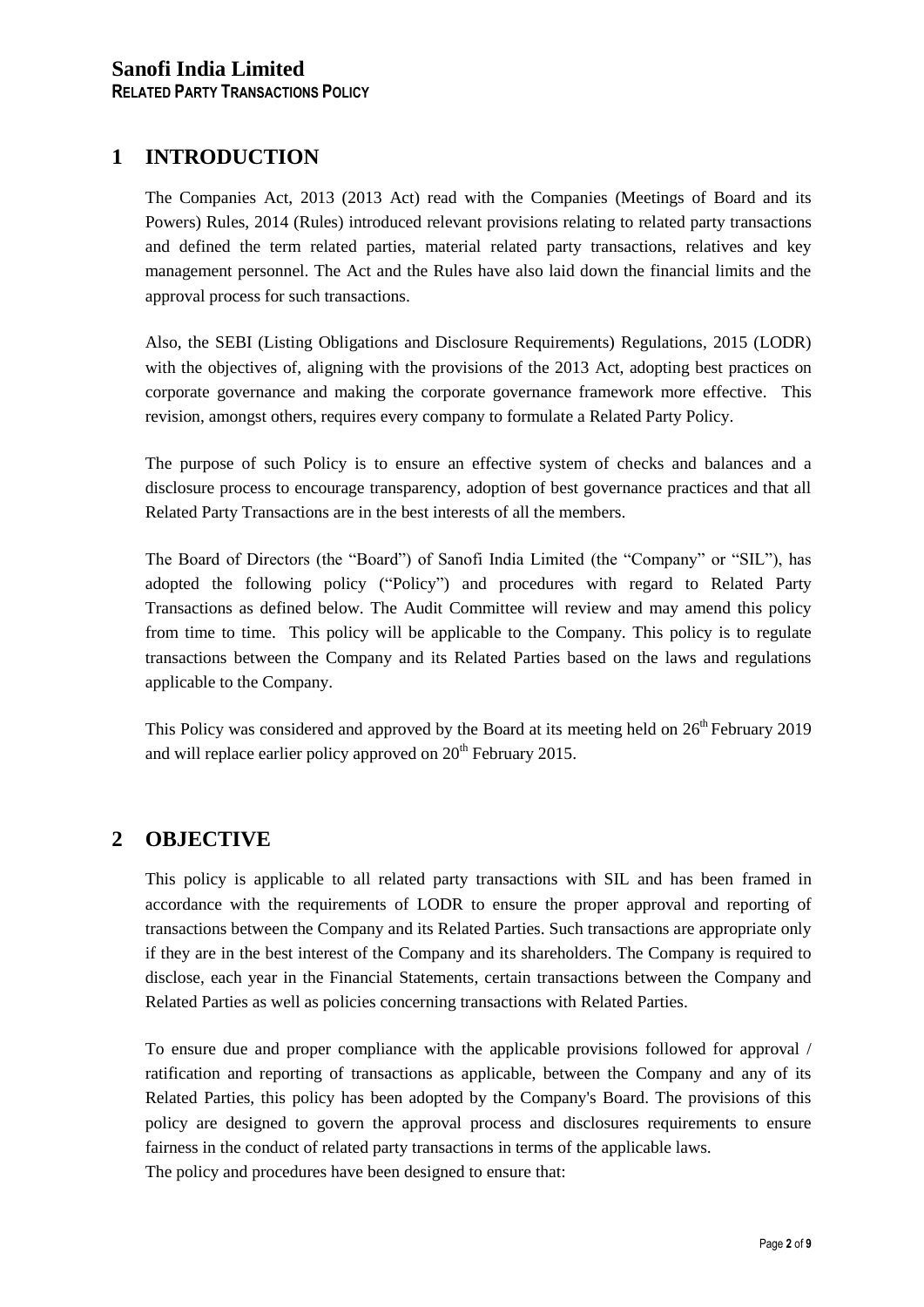## **Sanofi India Limited**

**RELATED PARTY TRANSACTIONS POLICY**

- Related Parties are identified:
- Related Party Transactions are evaluated;
- Necessary approvals are obtained;
- Related Party Transactions are recorded; and
- Proper disclosures of the Policy and the Related Party Transactions are made.

#### **3 DEFINITIONS**

"**Arm's Length Transaction**" means a transaction between two Related Parties that is conducted as if they were unrelated, so that there is no conflict of interest.

"**Audit Committee or Committee**" means the Committee of the Board constituted from time to time under the LODR and Section 177 of the 2013 Act.

"**Board**" means the Board of Directors as defined under the 2013 Act.

"**Key Managerial Personnel**" means Key Managerial Personnel (KMP) as defined under the 2013 Act.

"**Material Related Party Transaction**" means a Related Party Transaction which individually or taken together with previous transactions during the financial year, exceeds 10% of the annual consolidated turnover of the Company as per the last audited financial statements of the Company or such limits as may be prescribed either in the 2013 Act or the LODR, whichever is stricter, from time to time. However, a transaction involving payments made to a related party with respect to brand usage or royalty shall be considered material if the transaction(s) to be entered into individually or taken together with previous transactions during a financial year, exceed two percent of the annual consolidated turnover of the listed entity as per the last audited financial statements of the Company.

"**Policy**" means the policy for dealing with Related Party Transactions.

"**Related Party**" a means related party as defined under the 2013 Act read with LODR and as amended from time to time.

"**Related Party Transaction**" ("RPT") means any transaction between the Company and any Related Party for transfer of resources, services or obligations, regardless of whether a price is charged and includes (but is not limited to):

- a. Sale, purchase or supply of any goods or materials;
- b. Selling or otherwise disposing of, or buying property of any kind;
- c. Leasing of property of any kind;
- d. Availing or rendering of any services;
- e. Appointment of any agent for the purchase or sale of goods, materials, services or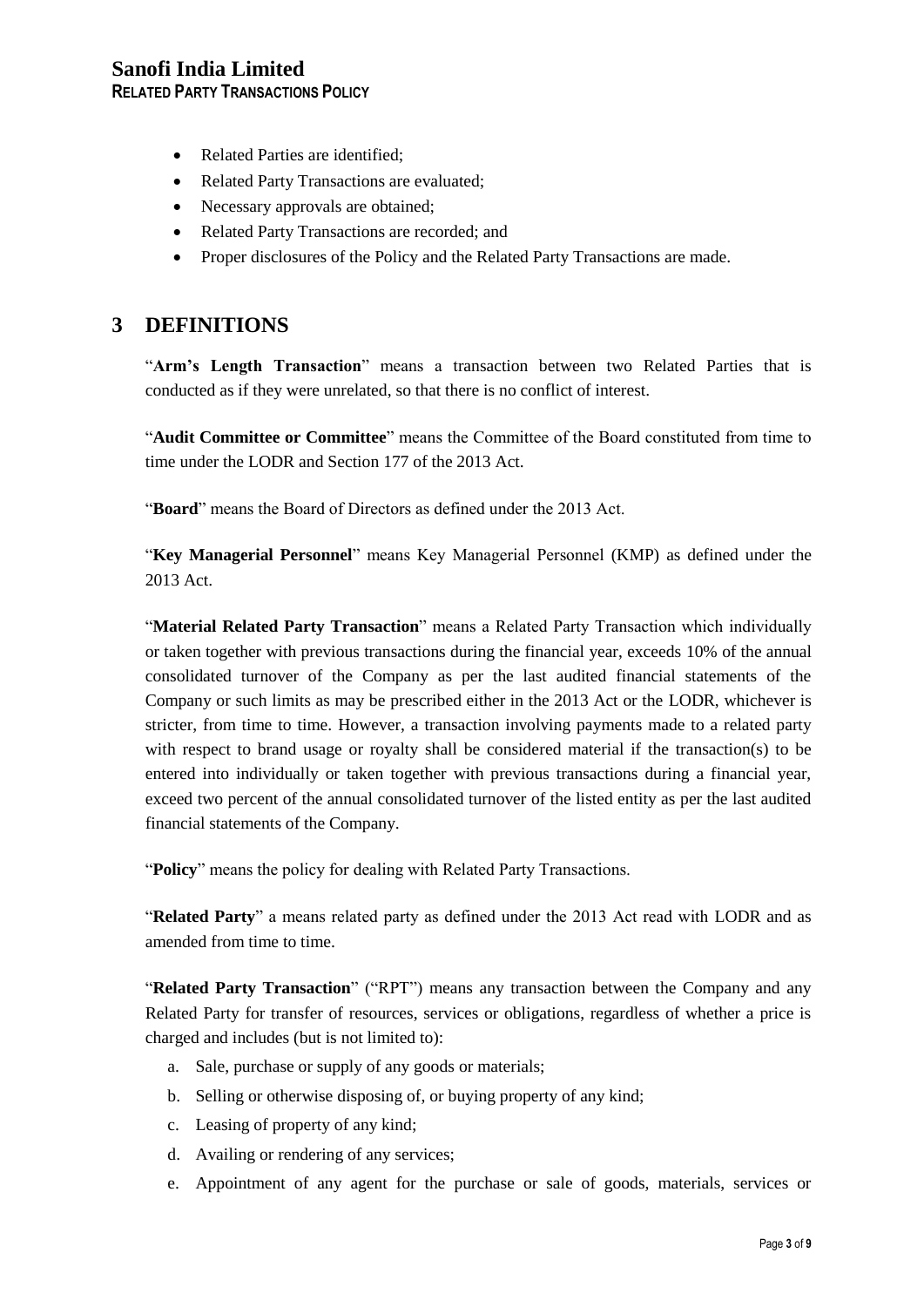property;

- f. Such related party's appointment to any office or place of profit in the Company, its subsidiary or associate Company;
- g. Underwriting the subscription of any securities or derivatives thereof, of the Company;
- h. Financing (including loans and equity contributions in cash or kind);
- i. Providing or obtaining guarantees and collaterals; and
- j. Deputation of employees.

"**Relative**" means a relative as defined under the 2013 Act and includes anyone who is related in any of the following manner:

- a. Members of a Hindu undivided family;
- b. Husband or wife;
- c. Father (including step-father);
- d. Mother (including step-mother);
- e. Son (including step-son);
- f. Son's wife;
- g. Daughter;
- h. Daughter's husband;
- i. Brother (including step-brother); or
- j. Sister (including step-sister).

"**Transaction**" with a related party shall be construed to include a single transaction or a group of transactions.

The terms **Director**, **Chief Financial Officer** and **Company Secretary**, shall have the same meanings as assigned under the 2013 Act.

## **4 POLICY**

- All proposed RPTs must be reported to the Audit Committee for prior approval by the Committee in accordance with this Policy. In the case of frequent / regular / repetitive transactions which are in the normal course of business of the Company, the Committee may grant omnibus approval / standing pre-approval, details whereof are given in a separate section of this Policy.
- In exceptional cases, where a prior approval is not taken due to an inadvertent omission or due to unforeseen circumstances, the Committee may ratify the transactions in accordance with this Policy.
- The Audit Committee shall review and approve all RPTs based on this Policy.
- $\bullet$  In the event of any conflict between the provisions of this Policy and of the LODR / the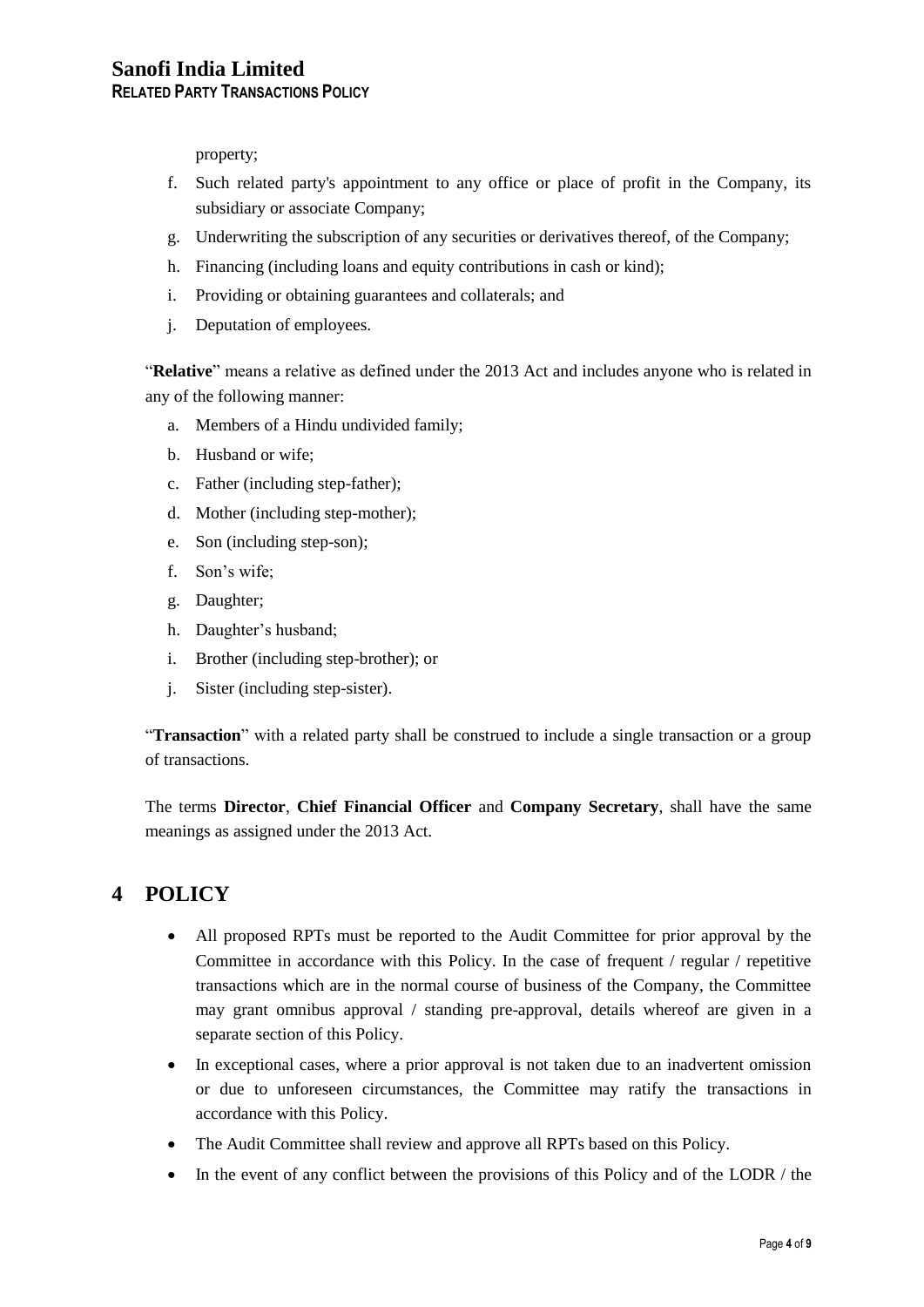2013 Act or any other statutory enactments, rules, the provisions of LODR / the 2013 Act or statutory enactments, rules shall prevail over this Policy.

- Either this Policy or the important provisions of this policy shall be disseminated to all functional and operational employees and other concerned persons of the Company and shall be hosted on the intranet and website of the Company and web link thereto shall be provided in the annual report of the Company.
- This policy is subject to any modifications, notifications or amendments either in the 2013 Act or the LODR.

## **5 Identification and Approval Process**

#### **Identification of RPT**

- 1. Every Director / KMP / Chief Financial Officer is responsible for providing a notice to the Company Secretary of any potential RPTs involving him / her or his or her relative, including any additional information about the transaction that the Board / Audit Committee may request, for being placed before the Audit Committee and the Board. Such notice should be provided by the director or KMP at the earliest possible occasion that he / she becomes reasonably aware of any potential RPTs involving him/her or his or her relative. It is highly recommended that such notice of any potential RPTs is provided well in advance so that the Audit Committee has adequate time to obtain and review information about the proposed transaction.
- 2. The Company Secretary will obtain annual declarations from Directors and KMPs for identification of related parties.
- 3. The list of related parties arising from such declarations will be compiled by the Company Secretary and shared with the Finance department.
- 4. Finance department will keep track of the transactions with
	- a. The related parties identified under the above declarations
	- b. The holding company, fellow subsidiary companies and affiliate companies of the company.
- 5. Finance department will establish a mechanism in the accounting system to track new transactions/ agreements/ arrangements made with Related Parties, from time to time and shall also be responsible for maintenance of records and monitoring statutory threshold for shareholder approval.

Every Director, Key Managerial Personnel, Functional / Business heads / Chief Financial Officer will be responsible for providing prior Notice to the Company Secretary of any potential Related Party Transaction. They will also be responsible for providing additional information about the transaction that the Board / Committee may request, for being placed before the Committee and the Board.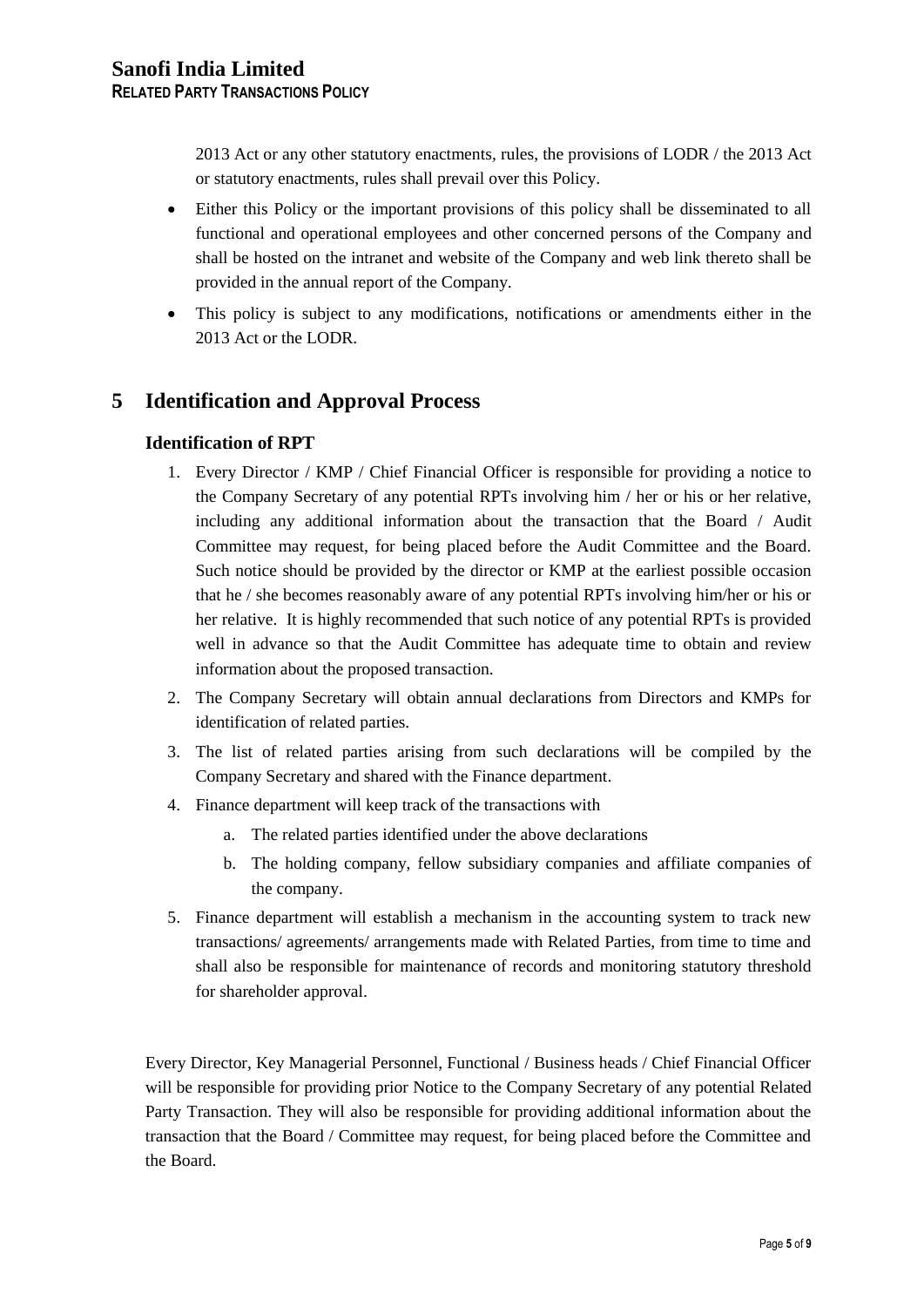The suggested details and list of records and supporting documents which are required to be provided along with the Notice of the proposed transaction are provided in Annexure 2 to this Policy.

The Company Secretary in consultation with the Chief Financial Officer may refer any potential related party transaction to any external legal/transfer pricing expert and the outcome or opinion of such exercise shall be brought to the notice of the Audit Committee. Based on the opinion received from the legal/transfer pricing expert, the Company Secretary will take it up for necessary approvals under this Policy.

#### **Approval by the Audit Committee**

Every RPT shall be subject to the prior approval of the Audit Committee whether at a meeting or by resolutions by circulation or through electronic mode. Any member of the Audit Committee who has a potential interest in any RPT will be abstained from discussions and voting on the approval of the RPTs. In connection with any review of an RPT, the Committee has authority to modify or waive any procedural requirements of this Policy.

#### **Approval by Circular Resolution of the Committee**

In the event the Company Management determines that it is impractical or undesirable to wait until a meeting of the Committee to enter into a Related Party Transaction, such transaction may be approved by the Committee by way of circular resolution in accordance with this Policy and statutory provisions for the time being in force. Any such approval must be ratified by the Committee at its next scheduled meeting.

#### **Approval by the Board**

If the Committee determines that a Related Party Transaction should be brought before the Board, or if the Board in any case elects to review any such matter or it is mandatory under any law for Board to approve the Related Party Transaction, then the Board shall consider and approve the Related Party Transaction at a meeting and the considerations set forth below shall apply to the Board's review and approval of the matter, with such modification as may be necessary or appropriate under the circumstances.

#### **Approval by the Shareholders**

All Material RPTs shall require approval of the shareholders as per the requirements of LODR and the Related Party entity(ies) shall not vote to approve such resolutions, irrespective of whether the entity is a party to the particular transaction or not.

#### **Approval Criteria**

While considering any transaction, the Committee shall take into account all relevant facts and circumstances including the terms of the transaction, the business purpose of the transaction, the benefits to the Company and to the Related Party, and any other relevant matters.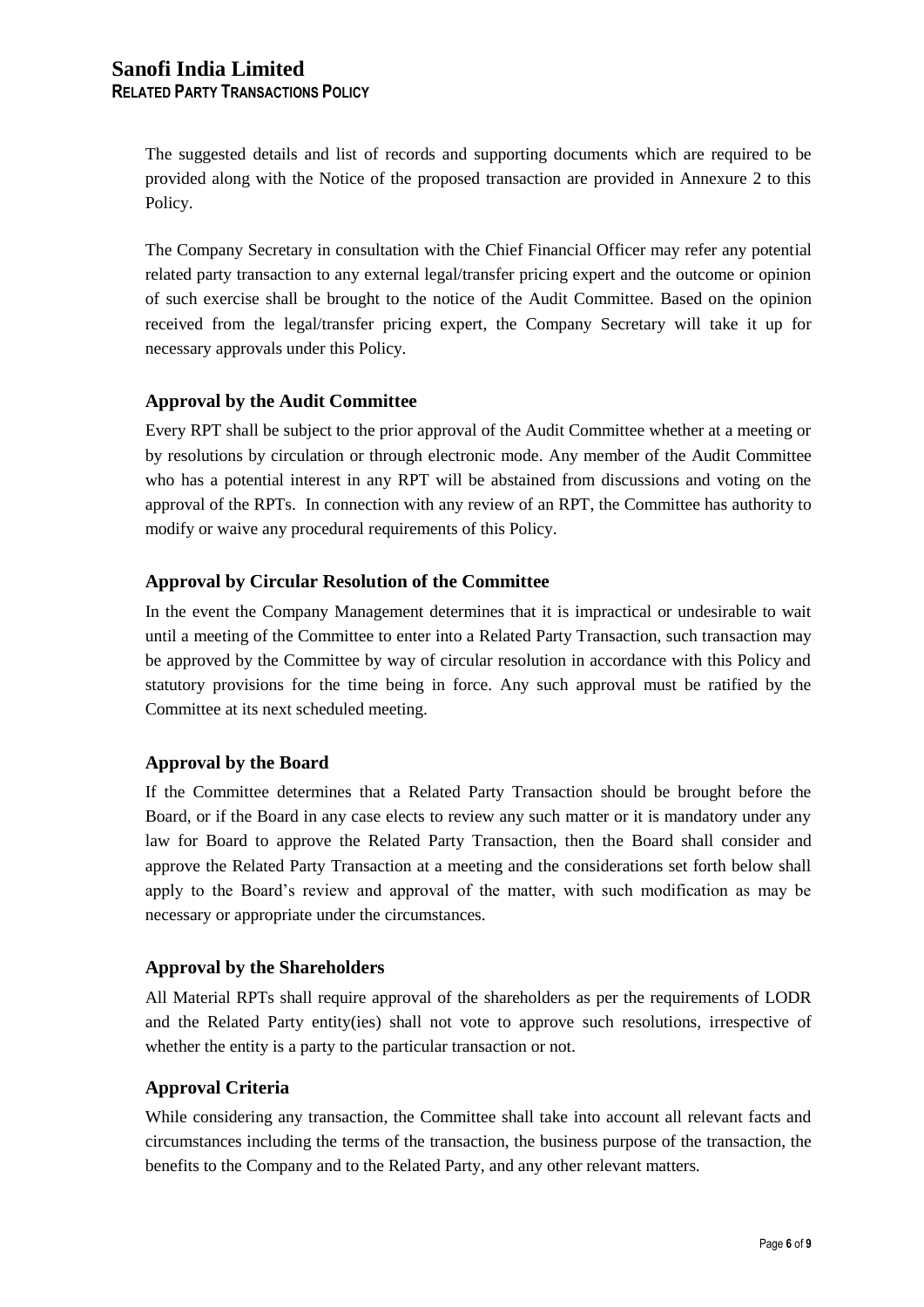The information considered specifically includes:

- 1. Name of the related party and nature of relationship;
- 2. Nature, duration of the contract and particulars of the contract or arrangement;
- 3. Material terms of the contract or arrangement including the value, if any;
- 4. Any advance paid or received for the contract or arrangement, if any;
- 5. Manner of determining the pricing and other commercial terms, both included as part of contract and not considered as part of the contract;
- 6. Whether all factors relevant to the contract have been considered, if not, the details of factors not considered with the rationale for not considering those factors;
- 7. Persons/authority approving the transaction; and
- 8. Any other information relevant or important for the Committee to take a decision on the proposed transaction.

Prior to the approval, the Committee shall, inter-alia, consider the following factors to the extent relevant to the transaction:

- 1) Whether the terms of the Related Party Transaction are in the ordinary course of the Company's business and are on an arm's length basis;
- 2) The Audit Committee / Board may seek views of professionals / specialists (on a need basis) for analyzing the appropriateness of the transactions from 'ordinary course of business' and 'arm's length' perspective.
- 3) The business reasons for the Company to enter into the Related Party Transaction and the nature of alternative transactions, if any;
- 4) Whether the Related Party Transaction includes any potential reputational risks that may arise as a result of or in connection with the proposed Transaction; and
- 5) Whether the Related Party Transaction would affect the independence or present a conflict of interest for any Director or Key Managerial Personnel of the Company, taking into account the size of the transaction, the overall financial position of the Director, Key Managerial Personnel or other Related Party, the direct or indirect nature of the Director's interest, Key Managerial Personnel's or other Related Party's interest in the transaction and the ongoing nature of any proposed relationship and any other factors the Committee deems relevant.

While considering the arm's length nature of the transaction, the Committee shall take into account the facts and circumstances as were applicable at the time of entering into the transaction with the Related Party. The Committee shall take into consideration that subsequent events (i.e. events after the initial transactions have commenced) like evolving business strategies / short term commercial decisions to improve / sustain market share, changing market dynamics, local competitive scenario, economic / regulatory conditions affecting the global / domestic industry, may impact profitability but may not have a bearing on the otherwise arm's length nature of the transaction.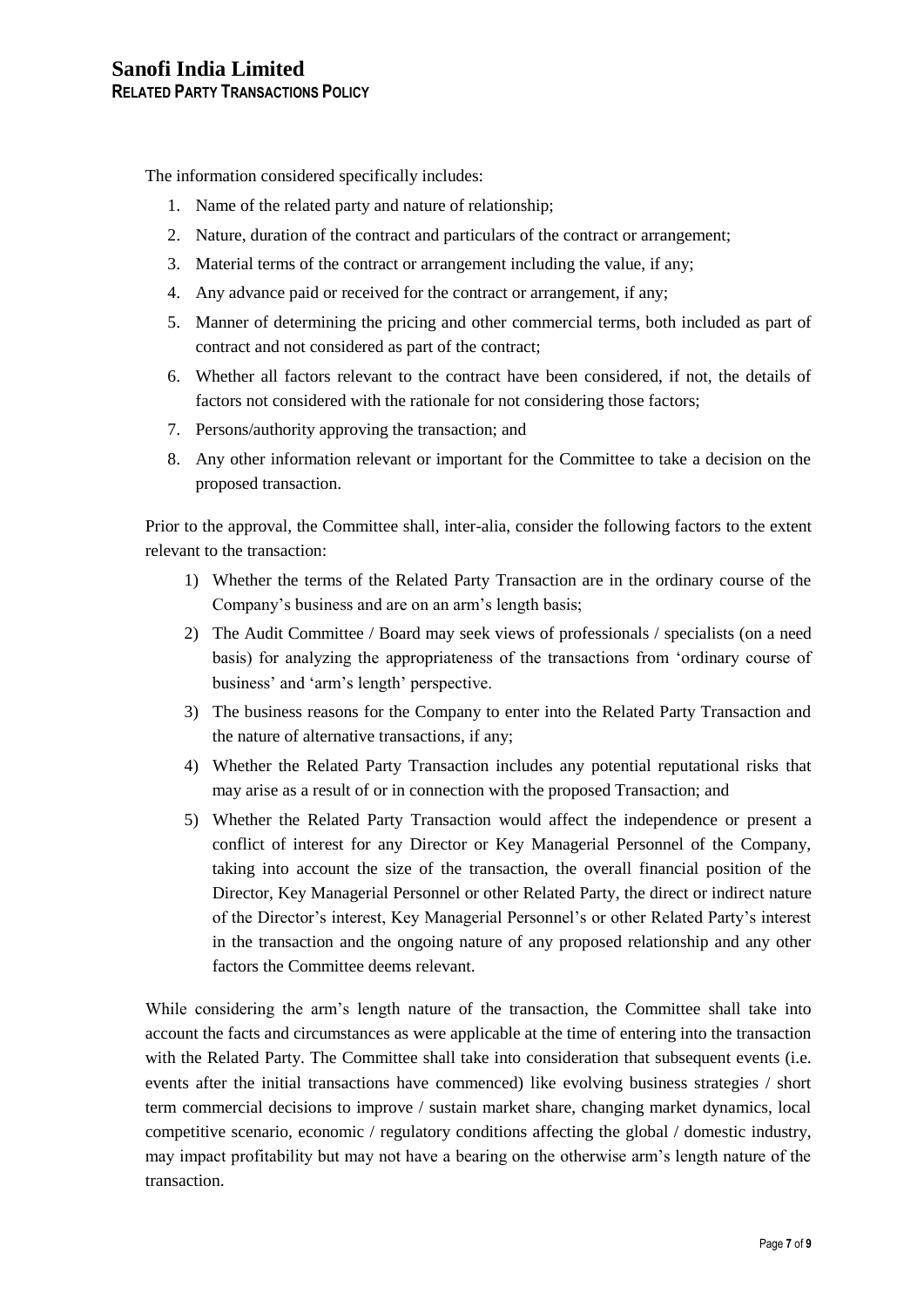#### **Omnibus Approval by the Committee**

In the case of frequent / regular / repetitive transactions which are in the normal course of business of the Company, the Committee may grant omnibus approval (standing pre-approval). While granting the approval the Audit Committee shall satisfy itself of the need for the omnibus approval and that same is in the interest of the Company. The omnibus approval shall specify the following:

- i. Name of the related party
- ii. Nature of the transaction
- iii. Period of the transaction
- iv. Maximum amount of the transactions that can be entered into
- v. Indicative base price / current contracted price and formula for variation in price, if any
- vi. Such other conditions as the Audit Committee may deem fit.

Such transactions will be deemed to be pre-approved and may not require any further approval of the Audit Committee for each specific transaction unless the price, value or material terms of the contract or arrangement have been varied / amended. Any proposed variations / amendments to these factors shall require a prior approval of the Committee.

Further, where the need of the related party transaction cannot be foreseen and all prescribed details are not available, Committee may grant omnibus approval subject to the value per transaction not exceeding Rs.1,00,00,000/- (Rupees One Crore only). The details of such transaction shall be reported at the next meeting of the Audit Committee for ratification. Further, the Committee shall on an annual basis review and assess such transactions including the limits to ensure that they are in compliance with this Policy. The omnibus approval shall be valid for a period of one year and fresh approval shall be obtained after the expiry of one year.

#### **Transactions not 'in the ordinary course of business' or not 'at arm's length'**

All Related Party Transactions in excess of the limits prescribed under the 2013 Act, which are not in the Ordinary Course of Business or not at Arms' Length shall also require the prior approval of the shareholders as required under LODR and no Related Party shall vote to approve such resolution.

#### **Transactions not previously approved**

In the event the Company becomes aware of a Related Party Transaction that has not been approved or ratified under this Policy, the transaction shall be placed as promptly as practicable before the Committee or Board or the Shareholders as may be required in accordance with this Policy for review and ratification.